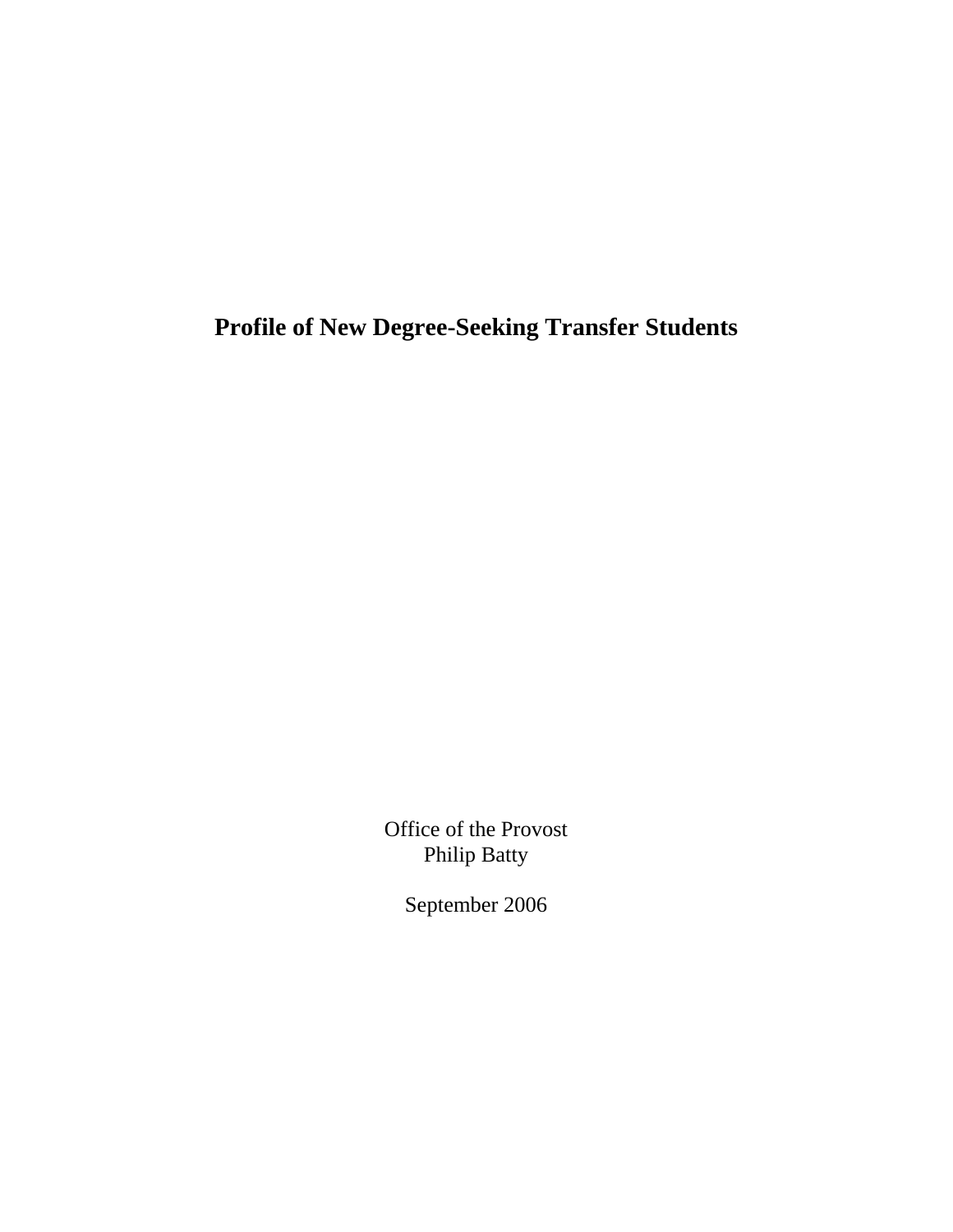A total of 1,539 students entered Grand Valley State University during Fall 2005 as new transfer students. This report delineates some of the characteristics of this group of students. The tables are divided into the following groups of students.

- Students transferring from 2-year institutions
- Students transferring from 4-year institutions

#### *College from which the Students Transferred (2yr Transfers)*

| <b>GRAND RAPIDS COMMUNITY COLLEGE</b>   | 403 |
|-----------------------------------------|-----|
| <b>MUSKEGON COMMUNITY COLLEGE</b>       | 165 |
| <b>NORTHWESTERN MICHIGAN COLLEGE</b>    | 68  |
| <b>LANSING COMMUNITY COLLEGE</b>        | 55  |
| KALAMAZOO VALLEY CMMNTY COLLEGE         | 31  |
| <b>KELLOGG COMMUNITY COLLEGE</b>        | 27  |
| <b>OAKLAND COMMUNITY COLLEGE</b>        | 27  |
| <b>LAKE MICHIGAN COLLEGE</b>            | 25  |
| <b>DELTA COLLEGE</b>                    | 23  |
| <b>MACOMB COMMUNITY COLLEGE</b>         | 22  |
| <b>CHARLES S MOTT COMMUNITY COLLEGE</b> | 20  |
| <b>SAINT CLAIR CNTY COMM COLLEGE</b>    | 19  |
| <b>MONTCALM COMMUNITY COLLEGE</b>       | 18  |
| <b>SOUTHWESTERN MICHIGAN COLLEGE</b>    | 17  |
| <b>WEST SHORE COMMUNITY COLLEGE</b>     | 16  |
| <b>BAY DE NOC COMMUNITY COLLEGE</b>     | 13  |
| <b>WASHTENAW COMMUNITY COLLEGE</b>      | 12  |
| <b>SCHOOLCRAFT COLLEGE</b>              | 12  |
| <b>ALPENA COMMUNITY COLLEGE</b>         | 10  |
| <b>JACKSON COMMUNITY COLLEGE</b>        | 9   |
| <b>GLEN OAKS COMMUNITY COLLEGE</b>      | 8   |
| <b>MONROE COUNTY COMMUNITY COLLEGE</b>  | 7   |
| <b>NORTH CENTRAL MICHIGAN COLLEGE</b>   | 7   |
| <b>ALL OTHERS</b>                       | 47  |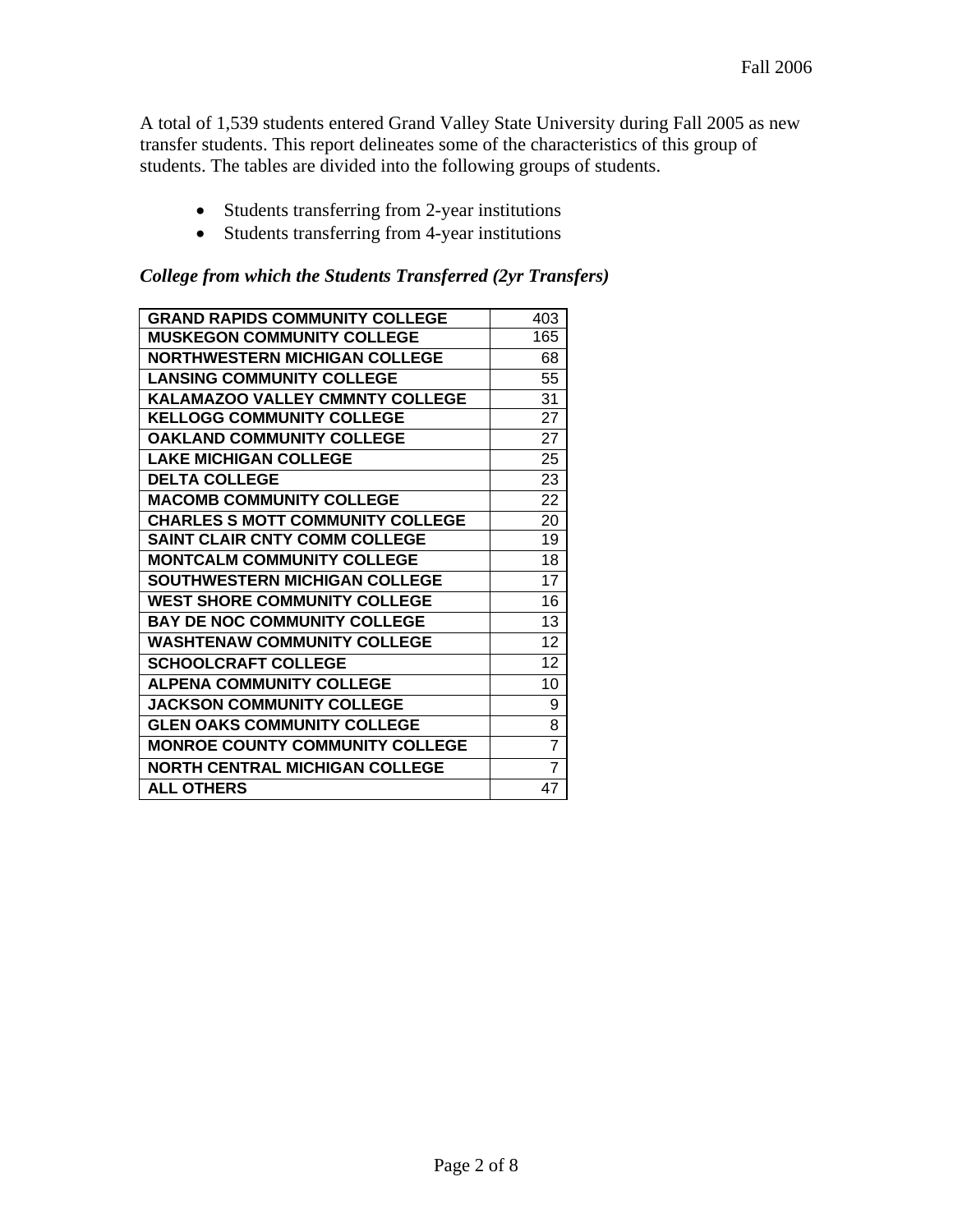## *College from which the Students Transferred (4yr Transfers)*

| <b>WESTERN MICHIGAN UNIVERSITY</b>  | 34  |
|-------------------------------------|-----|
| <b>CORNERSTONE UNIVERSITY</b>       | 34  |
| <b>MICHIGAN STATE UNIVERSITY</b>    | 32  |
| <b>FERRIS STATE UNIVERSITY</b>      | 28  |
| <b>CENTRAL MICHIGAN UNIVERSITY</b>  | 28  |
| <b>DAVENPORT UNIVERSITY</b>         | 23  |
| <b>AQUINAS COLLEGE</b>              | 23  |
| <b>BAKER COLLEGE</b>                | 19  |
| <b>CALVIN COLLEGE</b>               | 16  |
| <b>OAKLAND UNIVERSITY</b>           | 16  |
| <b>HOPE COLLEGE</b>                 | 13  |
| <b>NORTHERN MICHIGAN UNIVERSITY</b> | 9   |
| <b>EASTERN MICHIGAN UNIVERSITY</b>  | 9   |
| <b>ALL OTHERS</b>                   | 193 |

*Sex* 

|               | 2-Year | 4-Year | Total |
|---------------|--------|--------|-------|
| <b>FEMALE</b> | 539    | 296    | 835   |
| <b>MALE</b>   | 522    | 182    | 704   |
| Total         | 1061   | 478    | 1539  |

### *Ethnic Background*

|                        | 2-Year | 4-Year | <b>Total</b> |
|------------------------|--------|--------|--------------|
| <b>ASIAN</b>           | 26     | 13     | 39           |
| <b>BLACK</b>           | 31     | 13     | 44           |
| <b>HISPANIC</b>        | 47     | 9      | 56           |
| <b>AMERICAN INDIAN</b> |        | 4      |              |
| <b>WHITE</b>           | 933    | 412    | 1345         |
| <b>OTHER</b>           | 20     | 27     | 47           |
| Total                  | 1061   | 478    | 1539         |

*Status* 

|                  | 2-Year | 4-Year | Total |
|------------------|--------|--------|-------|
| <b>Full-time</b> | 917    | 373    | 1290  |
| <b>Part-time</b> | 144    | 105    | 249   |
| Total            | 1061   | 478    | 1539  |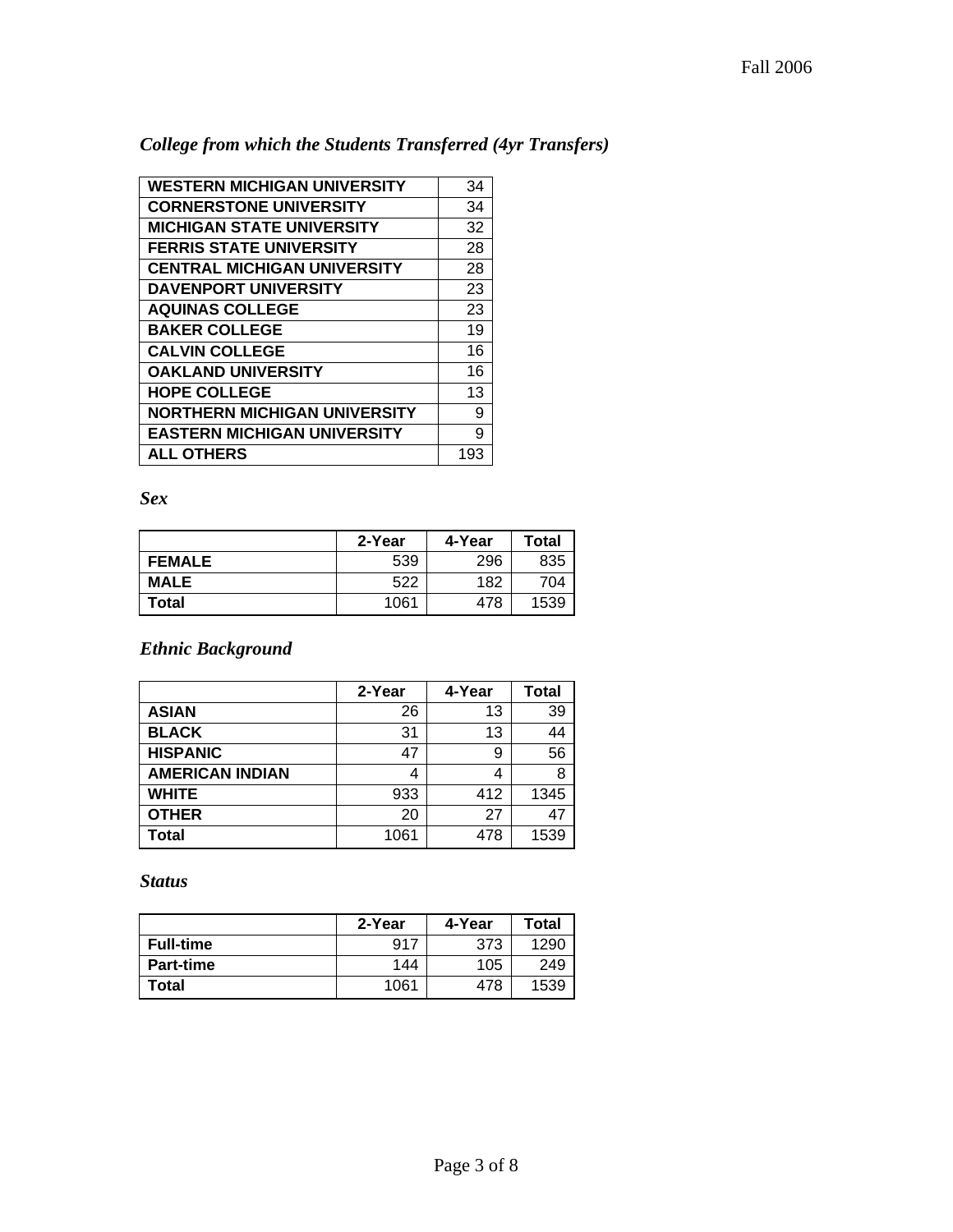# *Major*

|                                 | 2-Year         | 4-Year         | Total          |
|---------------------------------|----------------|----------------|----------------|
| <b>ACCOUNTING</b>               | 16             | 0              | 16             |
| <b>ADV PUBLIC RELATIONS</b>     | 14             | 9              | 23             |
| <b>ANTHROPOLOGY</b>             | 1              | 1              | $\overline{2}$ |
| <b>ART &amp; DESIGN</b>         | 8              | $\overline{2}$ | 10             |
| <b>ATHLETIC TRAINING</b>        | 11             | 4              | 15             |
| <b>BEHAVIORAL SCIENCE</b>       | $\overline{2}$ | 1              | 3              |
| <b>BIOLOGY</b>                  | 31             | 9              | 40             |
| <b>BIOMEDICAL SCI</b>           | 43             | 22             | 65             |
| <b>BROADCASTING</b>             | 7              | 1              | 8              |
| <b>BUSINESS GENERAL</b>         | 12             | 0              | 12             |
| <b>CELL &amp; MOLECULAR BIO</b> | 3              | 0              | 3              |
| <b>CHEMISTRY</b>                | 8              | 1              | 9              |
| <b>CLINICAL LAB SCIENCES</b>    | 4              | 5              | 9              |
| <b>COMMUNICATIONS</b>           | 9              | 5              | 14             |
| <b>CRIMINAL JUSTICE</b>         | 37             | 4              | 41             |
| <b>EARTH SCIENCE</b>            | 1              | 1              | $\overline{c}$ |
| <b>ECONOMICS</b>                | 1              | 0              | 1              |
| <b>ENGLISH</b>                  | 53             | 17             | 70             |
| <b>EXE</b>                      | $\overline{2}$ | 1              | 3              |
| <b>FILM &amp; VIDEO</b>         | 16             | 8              | 24             |
| <b>FINANCE</b>                  | 8              | 3              | 11             |
| <b>GEOGRAPHY</b>                | $\overline{2}$ | $\overline{2}$ | 4              |
| <b>GEOLOGY</b>                  | $\overline{2}$ | 1              | 3              |
| <b>HEALTH COMM</b>              | $\overline{2}$ | 1              | 3              |
| <b>HEALTH PROFESSIONS</b>       | 28             | 12             | 40             |
| <b>HISTORY</b>                  | 14             | 5              | 19             |
| <b>HOSPITALITY TOURISM</b>      | 16             | 6              | 22             |
| <b>INTEGRATED SCIENCE</b>       | 7              | $\overline{2}$ | 9              |
| <b>INTERNATIONAL BUSINESS</b>   | 6              | 0              | 6              |
| <b>INTERNATIONAL REL</b>        | 12             | 3              | 15             |
| <b>JOURNALISM</b>               | 10             | 3              | 13             |
| <b>LEGAL STUDIES</b>            | 4              | 1              | 5              |
| <b>LIBERAL STUDIES</b>          | $\overline{7}$ | 4              | 11             |
| <b>MANAGEMENT</b>               | 11             | 4              | 15             |
| <b>MARKETING</b>                | 11             | 2              | 13             |
| <b>MATHEMATICS</b>              | 21             | 2              | 23             |
| <b>MUSIC</b>                    | 8              | 4              | 12             |
| <b>NAT RESOURCE MGT</b>         | 7              | 2              | 9              |
| <b>NURSING</b>                  | 1              | 0              | 1              |
| <b>OCCUP SAFETY</b>             | $\overline{2}$ | 1              | 3              |
| <b>PHILOSOPHY</b>               | 2              | 1              | 3              |
| <b>PHOTOGRAPHY</b>              | 5              | 1              | 6              |
| <b>PHYSICAL EDUC</b>            | 21             | 9              | 30             |
| <b>PHYSICS</b>                  | 0              | 1              | 1              |
| <b>POLITICAL SCI</b>            | 10             | $\overline{2}$ | 12             |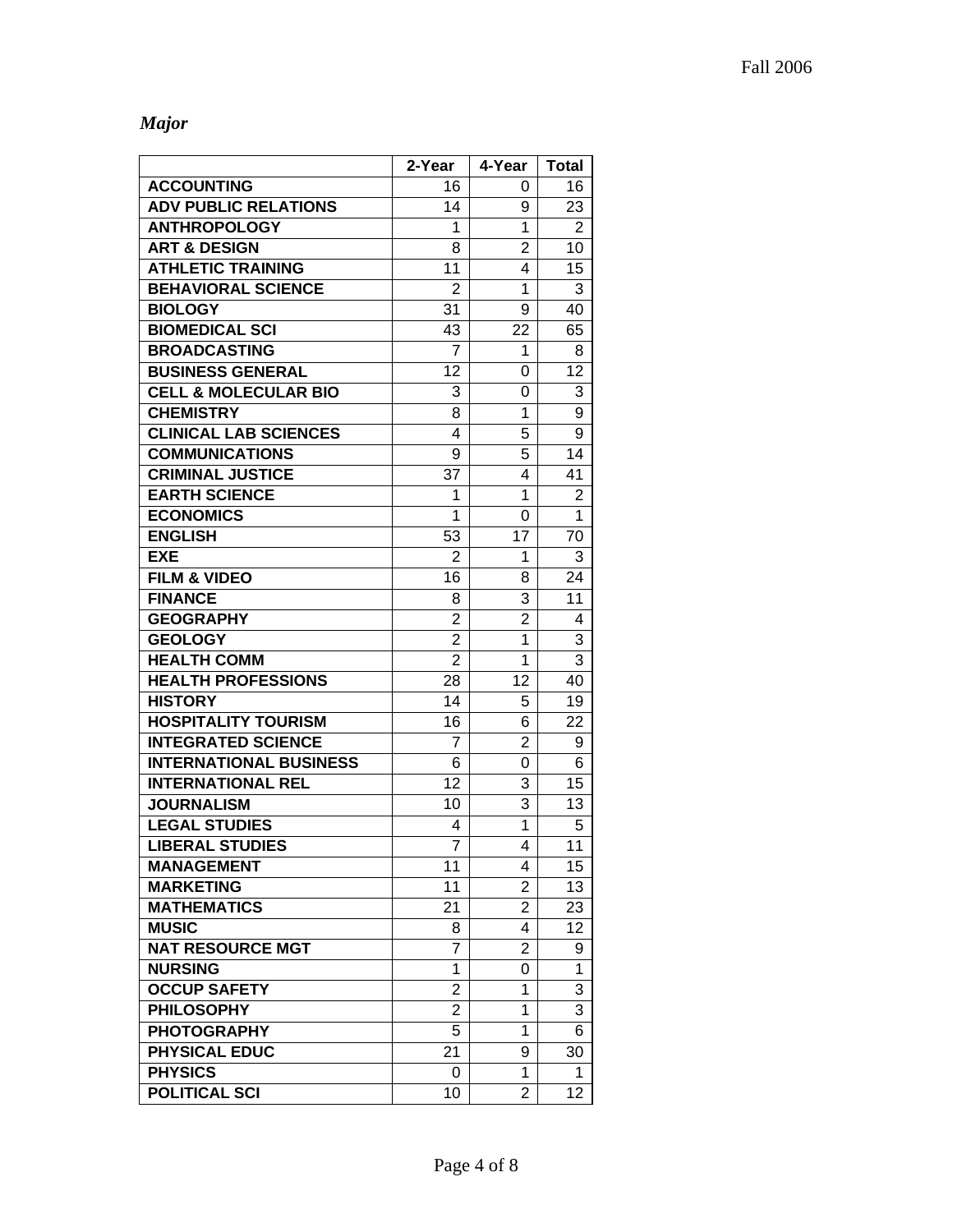|                          | 2-Year         | 4-Year         | <b>Total</b>   |
|--------------------------|----------------|----------------|----------------|
| <b>PRE BUSINESS</b>      | 121            | 50             | 171            |
| <b>PRE COMPUTER SCI</b>  | 6              | 2              | 8              |
| <b>PRE ECONOMICS</b>     | 2              | 0              | $\overline{2}$ |
| <b>PRE ENGINEERING</b>   | 22             | 9              | 31             |
| <b>PRE HEALTH</b>        | 2              | $\overline{2}$ | 4              |
| <b>PRE INFO SYSTEMS</b>  | 11             | 0              | 11             |
| <b>PRE MED IMAGING</b>   | 13             | 5              | 18             |
| <b>PRE MED TECH</b>      | 0              | 2              | $\overline{2}$ |
| <b>PRE NUR - RN</b>      | 5              | 0              | $\overline{5}$ |
| <b>PRE NURSING</b>       | 51             | 41             | 92             |
| <b>PRE PHYSICAL THER</b> | $\overline{2}$ | 1              | 3              |
| <b>PSYCHOLOGY</b>        | 51             | 15             | 66             |
| <b>PUBLIC ADMIN</b>      | 3              | 0              | 3              |
| <b>RECREATION</b>        | 0              | 1              | 1              |
| <b>SOC STUDIES GROUP</b> | 37             | 6              | 43             |
| <b>SOCIAL WORK</b>       | 33             | 10             | 43             |
| <b>SOCIOLOGY</b>         | 9              | 4              | 13             |
| <b>SPANISH</b>           | 5              | 5              | 10             |
| <b>SPECIAL EDUC</b>      | 35             | 13             | 48             |
| <b>STATISTICS</b>        | 2              | 0              | $\overline{2}$ |
| <b>THEATRE</b>           | 4              | 0              | 4              |
| <b>UG DEGREE SEEKING</b> | 130            | 110            | 240            |
| <b>UG NON-DEGREE</b>     | 18             | 37             | 55             |
| <b>WRITING</b>           | 3              | 2              | 5              |
| <b>Total</b>             | 1061           | 478            | 1539           |

# *County of Residence*

|                   | 2-Year | 4-Year | <b>Total</b> |
|-------------------|--------|--------|--------------|
| <b>ALGER</b>      | 0      | 1      | 1            |
| <b>ALLEGAN</b>    | 19     | 13     | 32           |
| <b>ALPENA</b>     | 8      | 0      | 8            |
| <b>ANTRIM</b>     | 5      | 0      | 5            |
| <b>BAY</b>        | 8      | 2      | 10           |
| <b>BENZIE</b>     | 6      | 1      | 7            |
| <b>BERRIEN</b>    | 26     | 5      | 31           |
| <b>BRANCH</b>     | 6      | 3      | 9            |
| <b>BARRY</b>      | 9      | 1      | 10           |
| <b>CALHOUN</b>    | 14     | 4      | 18           |
| <b>CASS</b>       | 10     | 1      | 11           |
| <b>CHARLEVOIX</b> | 1      | 0      | 1            |
| <b>CHEBOYGAN</b>  | 3      | 1      | 4            |
| <b>CHIPPEWA</b>   | 0      | 3      | 3            |
| <b>CLINTON</b>    | 9      | 1      | 10           |
| <b>CRAWFORD</b>   | 2      | 0      | 2            |
| <b>DELTA</b>      | 12     | 0      | 12           |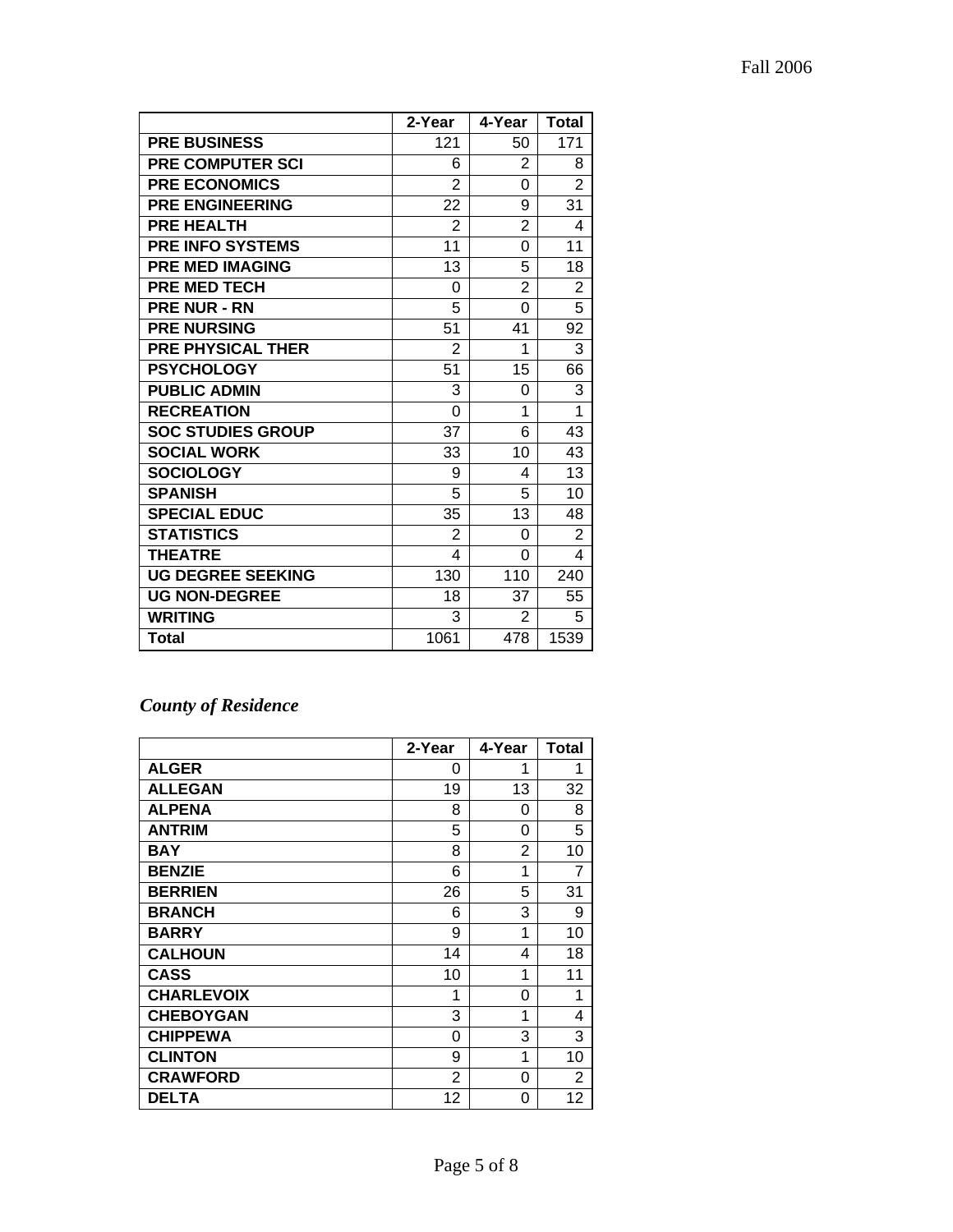|                       | 2-Year         | 4-Year         | <b>Total</b>   |
|-----------------------|----------------|----------------|----------------|
| <b>EATON</b>          | 13             | 2              | 15             |
| <b>EMMET</b>          | 5              | 1              | 6              |
| <b>GENESEE</b>        | 18             | 8              | 26             |
| <b>GRATIOT</b>        | 0              | 4              | 4              |
| <b>GRAND TRAVERSE</b> | 39             | 10             | 49             |
| <b>HILLSDALE</b>      | 0              | 1              | 1              |
| <b>HOUGHTON</b>       | 1              | $\overline{2}$ | 3              |
| <b>HURON</b>          | 0              | 1              | 1              |
| <b>INGHAM</b>         | 19             | 6              | 25             |
| <b>IONIA</b>          | 13             | 4              | 17             |
| <b>IOSCO</b>          | 1              | 1              | 2              |
| <b>ISABELLA</b>       | 1              | $\overline{2}$ | 3              |
| <b>JACKSON</b>        | 5              | $\overline{2}$ | $\overline{7}$ |
| <b>KENT</b>           | 319            | 135            | 454            |
| <b>KALKASKA</b>       | 2              | 1              | 3              |
| <b>KALAMAZOO</b>      | 12             | 16             | 28             |
| <b>LAKE</b>           | 1              | 0              | 1              |
| <b>LAPEER</b>         | 1              | 3              | 4              |
| <b>LEELANAU</b>       | 8              | 6              | 14             |
| <b>LENAWEE</b>        | 6              | 0              | 6              |
| <b>LIVINGSTON</b>     | 18             | 4              | 22             |
| <b>MANISTEE</b>       | 10             | 1              | 11             |
| <b>MARQUETTE</b>      | 0              | $\overline{2}$ | $\overline{2}$ |
| <b>MASON</b>          | 10             | $\overline{1}$ | 11             |
| <b>MACOMB</b>         | 21             | 10             | 31             |
| <b>MECOSTA</b>        | 1              | 7              | 8              |
| <b>MENOMINEE</b>      | $\overline{2}$ | 0              | $\overline{2}$ |
| <b>MIDLAND</b>        | 4              | $\overline{2}$ | 6              |
| <b>MISSAUKEE</b>      | 0              | $\overline{2}$ | $\overline{c}$ |
| <b>MONTMORENCY</b>    | 1              | 0              | 1              |
| <b>MONROE</b>         | 6              | 1              | $\overline{7}$ |
| <b>MONTCALM</b>       | 18             | 5              | 23             |
| <b>MUSKEGON</b>       | 117            | 16             | 133            |
| <b>NEWAYGO</b>        | 7              | 5              | 12             |
| <b>OAKLAND</b>        | 30             | 32             | 62             |
| <b>OCEANA</b>         | 7              | 3              | 10             |
| <b>OSCEOLA</b>        | 1              | 1              | 2              |
| <b>OTSEGO</b>         | 1              | $\overline{2}$ | 3              |
| <b>OTTAWA</b>         | 102            | 68             | 170            |
| <b>PRESQUE ISLE</b>   | $\overline{2}$ | 0              | $\overline{2}$ |
| <b>SAGINAW</b>        | 8              | $\overline{2}$ | 10             |
| <b>SANILAC</b>        | 2              | 0              | 2              |
| <b>SHIAWASSEE</b>     | 3              | 1              | 4              |
| <b>ST CLAIR</b>       | 18             | 4              | 22             |
| <b>ST JOSEPH</b>      | 8              | 1              | 9              |
| <b>TUSCOLA</b>        | 4              | $\overline{2}$ | 6              |
| <b>VANBUREN</b>       | 11             | $\overline{2}$ | 13             |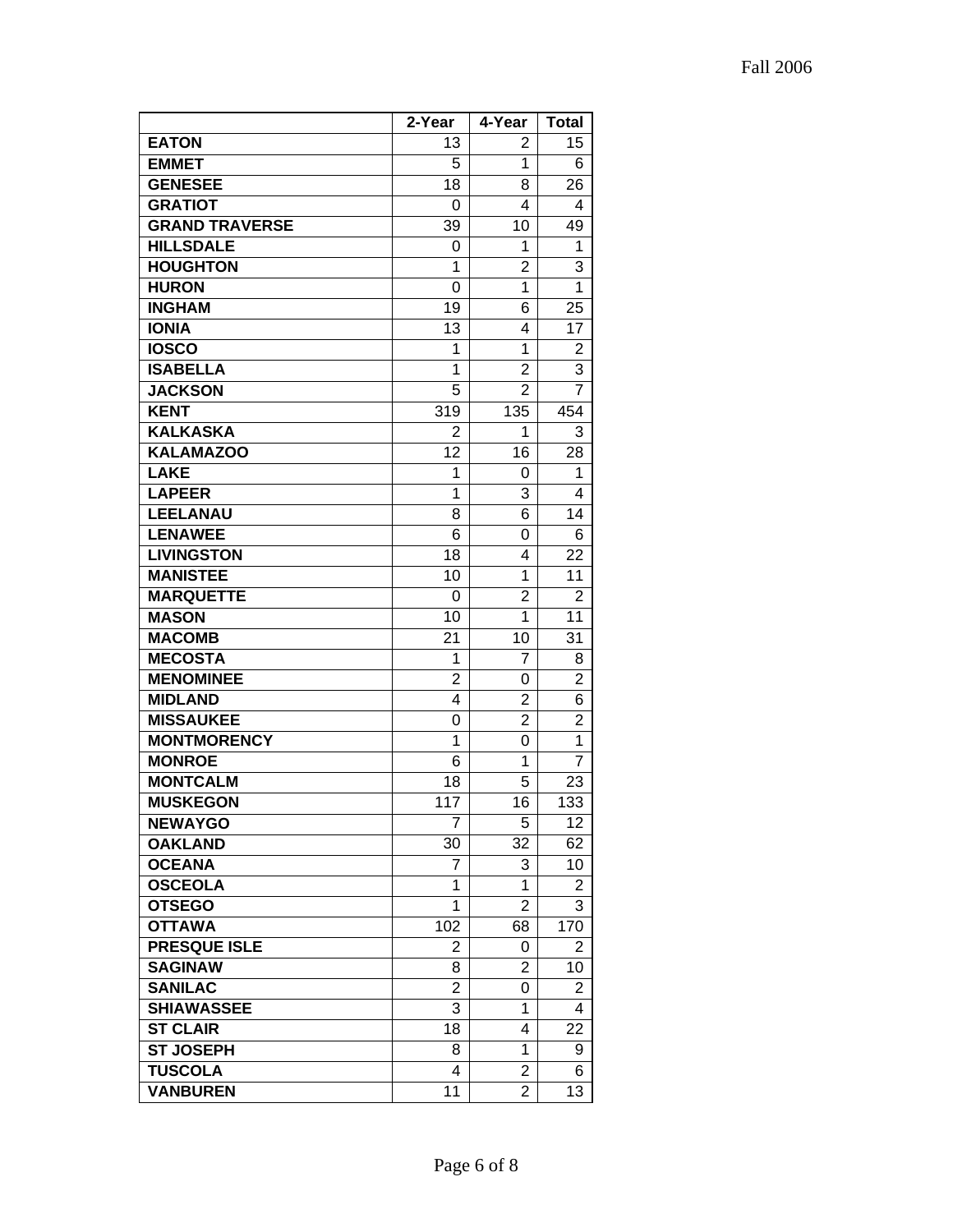|                  | 2-Year | 4-Year | Total |
|------------------|--------|--------|-------|
| <b>WASHTENAW</b> | b      | 6      |       |
| <b>WAYNE</b>     | 19     | 8      |       |
| <b>WEXFORD</b>   |        |        |       |

### *Other States & Countries*

|                       | 2-Year         | 4-Year         | <b>Total</b>   |
|-----------------------|----------------|----------------|----------------|
| <b>CALIFORNIA</b>     | 5              | 1              | 6              |
| <b>IOWA</b>           | 1              | 1              | $\overline{2}$ |
| <b>ILLINOIS</b>       | 6              | $\overline{7}$ | 13             |
| <b>INDIANA</b>        | 0              | 4              | 4              |
| <b>OHIO</b>           | $\overline{2}$ | 4              | 6              |
| <b>SOUTH CAROLINA</b> | 0              | 1              | 1              |
| <b>TENNESSEE</b>      | 0              | 1              | 1              |
| <b>BRAZIL</b>         | 1              | 0              | 1              |
| <b>COLOMBIA</b>       | 0              | 1              | 1              |
| <b>COSTA RICA</b>     | 0              | $\overline{1}$ | $\overline{1}$ |
| <b>ENGLAND</b>        | 0              | $\overline{2}$ | $\overline{2}$ |
| <b>FRANCE</b>         | 0              | 4              | 4              |
| <b>INDIA</b>          | 0              | 1              | 1              |
| <b>JAPAN</b>          | 0              | 2              | $\overline{2}$ |
| <b>KOREA, SOUTH</b>   | 1              | 0              | $\overline{1}$ |
| <b>KENYA</b>          | 0              | $\overline{2}$ | $\overline{2}$ |
| <b>MALAYSIA</b>       | 0              | 1              | $\overline{1}$ |
| <b>MEXICO</b>         | $\overline{2}$ | 0              | $\overline{2}$ |
| <b>NORWAY</b>         | 0              | 2              | $\overline{2}$ |
| <b>PAKISTAN</b>       | 1              | 0              | $\overline{1}$ |
| <b>POLAND</b>         | 0              | 2              | $\overline{2}$ |
| <b>ROMANIA</b>        | 0              | 1              | 1              |
| <b>RUSSIA</b>         | 0              | 1              | 1              |
| <b>SRI LANKA</b>      | 0              | 1              | 1              |
| <b>THAILAND</b>       | 0              | 1              | 1              |
| <b>UNITED KINGDOM</b> | 0              | 4              | 4              |
| <b>VENEZUELA</b>      | 1              | 0              | 1              |
| <b>ZIMBABWE</b>       | 1              | 0              | 1              |
| <b>ZAMBIA</b>         | $\overline{1}$ | 0              | $\overline{1}$ |

*Where Living* 

|            | 2-Year | 4-Year | Total |
|------------|--------|--------|-------|
| Off-campus | 887    | 398    | 1285  |
| On-campus  | 174    | 80     | 254   |
| Total      | 1061   | 478    | 1539  |